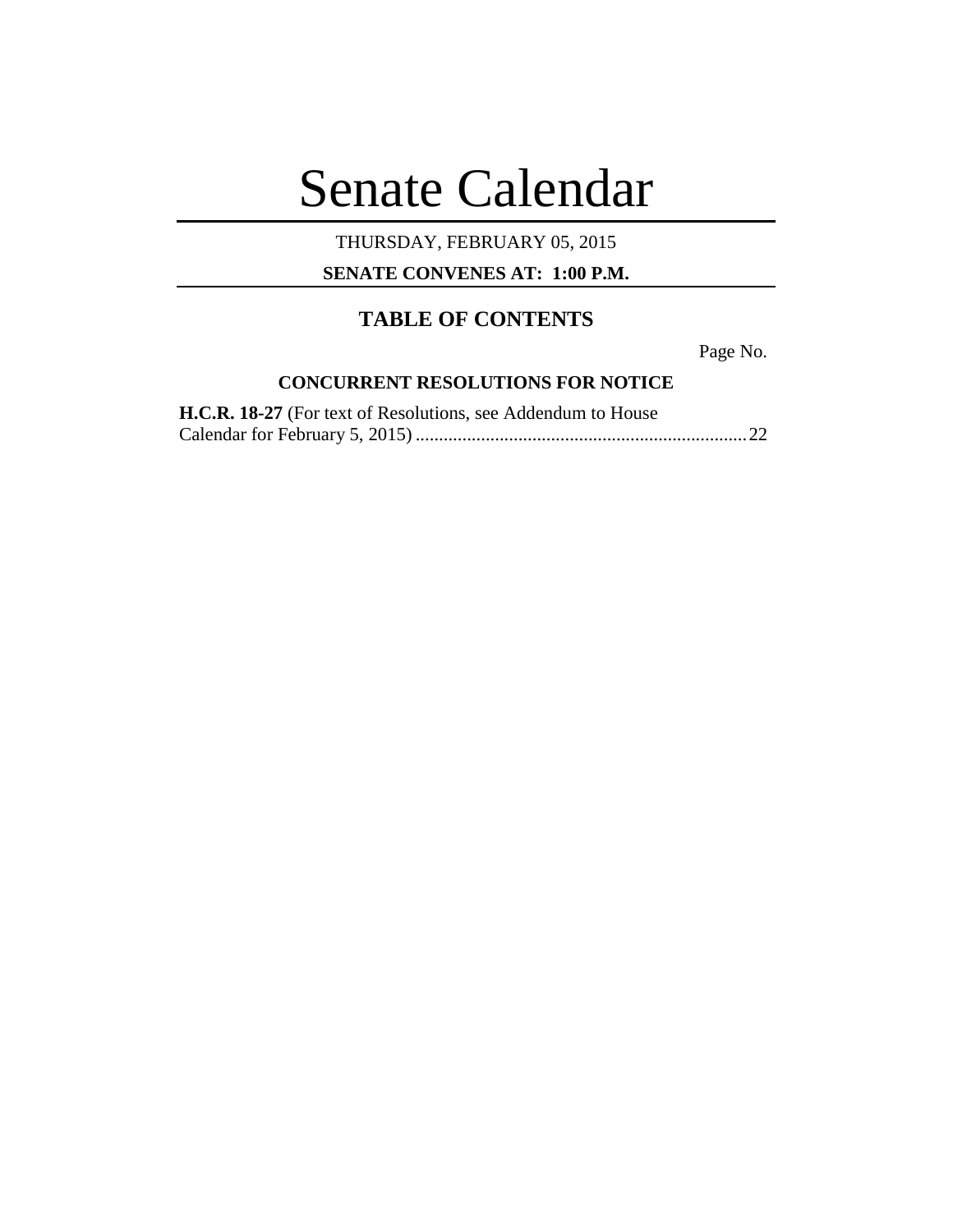#### **ORDERS OF THE DAY**

#### **CONCURRENT RESOLUTIONS FOR NOTICE**

#### **Concurrent Resolutions for Notice under Joint Rule 16**

The following joint concurrent resolutions have been introduced for approval by the Senate and House and will be adopted by the Senate unless a Senator requests floor consideration before the end of the session of the next legislative day. Requests for floor consideration should be communicated to the Secretary's Office.

**H.C.R. 18-27** (For text of Resolutions, see Addendum to House Calendar for February 5, 2015)

#### **CONFIRMATIONS**

The following appointments will be considered by the Senate, as a group, under suspension of the Rules, as moved by the President *pro tempore,* for confirmation together and without debate, by consent thereby given by the Senate. However, upon request of any senator, any appointment may be singled out and acted upon separately by the Senate, with consideration given to the report of the Committee to which the appointment was referred, and with full debate; and further, all appointments for the positions of Secretaries of Agencies, Commissioners of Departments, Judges, Magistrates, and members of the Public Service Board shall be fully and separately acted upon.

Hal Cohen of North Middlesex – Secretary of the Agency of Human Services – By Sen. Lyons for the Committee on Health and Welfare. (1/22/15)

Maribeth Spellman of Richmond – Commissioner, Vermont Department of Human Resources – By Sen. Collamore for the Committee on Government Operations. (1/27/15)

Sue Minter of Waterbury – Secretary, Agency of Transportation – By Sen. Westman for the Committee on Transportation. (2/3/15)

#### **PUBLIC HEARINGS**

**Tuesday, February 10, 2015** – House Chambers – 5:30 P.M. – 8:00 P.M. – Re: S. 31 Firearms; criminal background checks - Senate Committees on Judiciary and Health and Welfare.